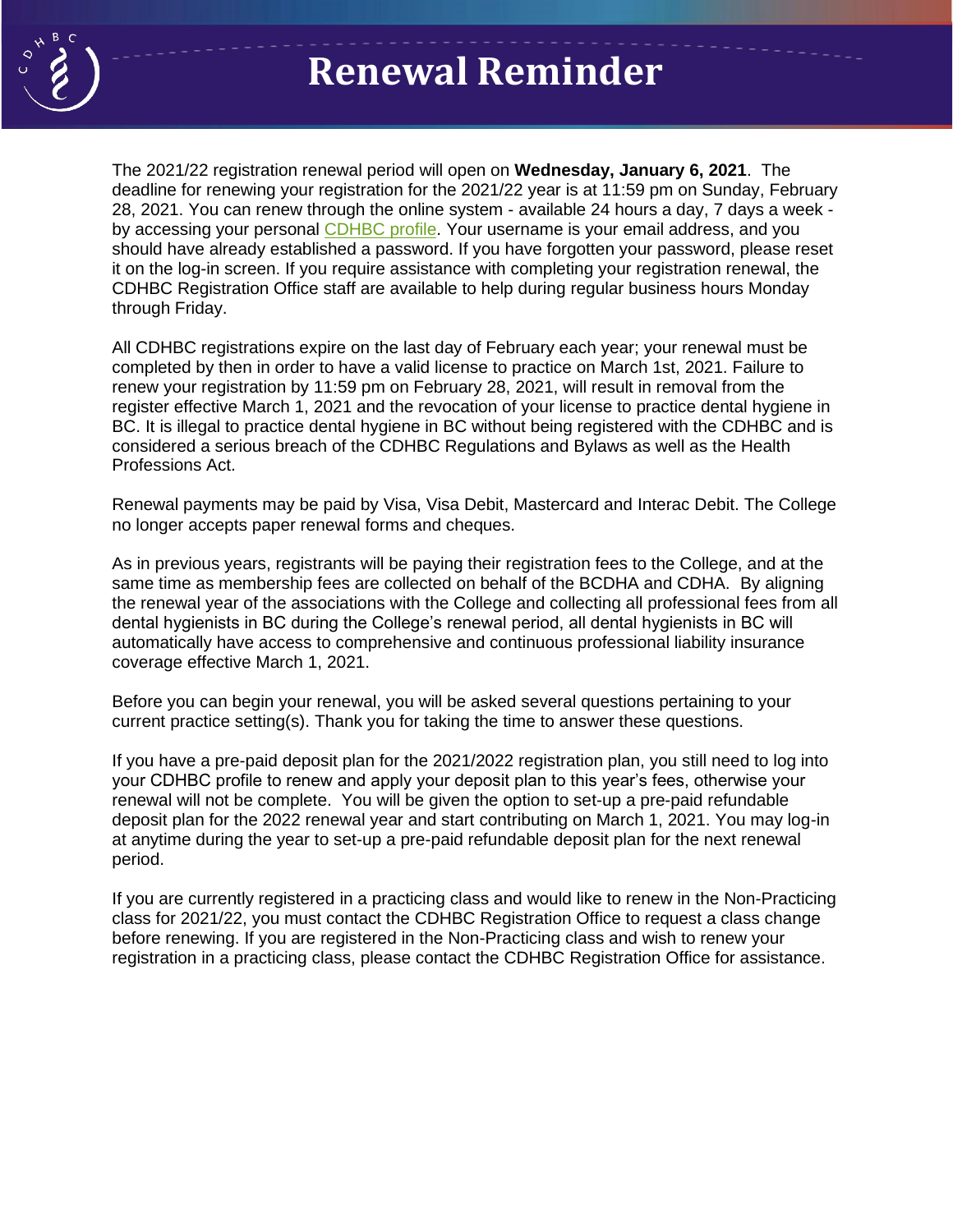

# **2021/22 Renewal Fees**

The College Board has considered the 2021 fees in light of the current pandemic as well as the **Re** legislated and operational requirements of the College. Typically annual fees are increased between 1-3% to meet standard inflationary costs as well as ensure the financial resources of the College can meet all its legislated, strategic and operational needs.

After carefully considering these needs, the College Board has determined that the College's needs and responsibilities in the 2021/22 financial year can be met without any increase in registration and renewal fees. This fiscal prudence is also in recognition of the financial challenges that the pandemic has created for many British Columbians.

Therefore, the annual registration fee for all practicing classes will remain \$515, the annual registration fee for the non-practicing class will remain \$260, and the Health Profession Corporation Permit renewal fee will remain \$30.

In addition to the CDHBC renewal fee, \$399 will be collected on behalf of CDHA and BCDHA. All fees collected for CDHA and BCDHA are sent directly to the associations.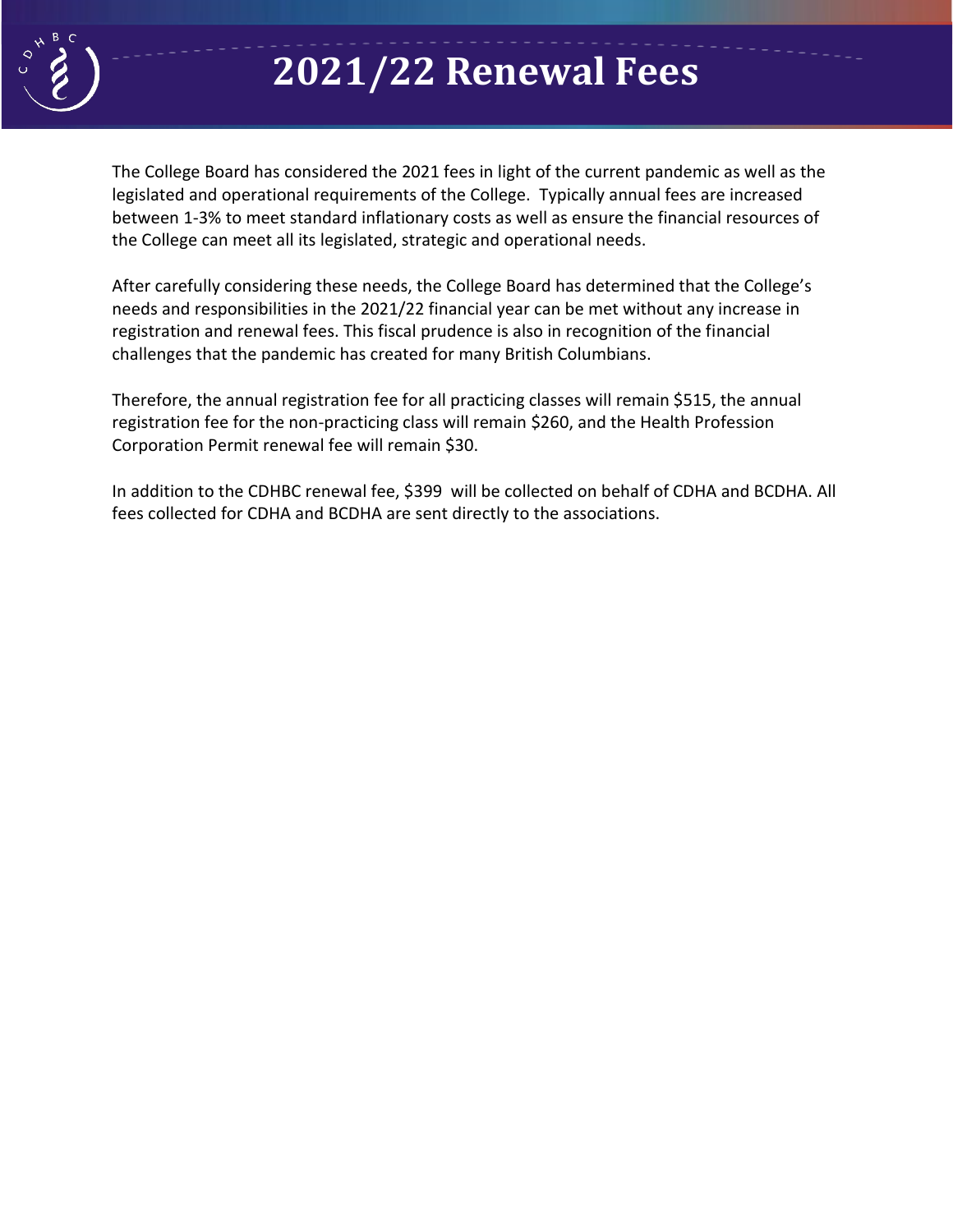

## **Preparing to Renew: Requirements for 2021/22 Renewal**

#### **The New Registration Classes**

The New Registration Classes<br>On March 2, 2020, the new College bylaws came into effect, and your registration was automatically assigned to the appropriate new registration category.

| <b>Registration Class prior to March 2, 2020</b> |
|--------------------------------------------------|
| <b>Full Practicing</b>                           |
| Conditional                                      |
| Full (365-Day Rule Exempt)                       |
| Non-Practicing                                   |

**Registration Class effective March 2, 2020** Registered Dental Hygienist (C) Registered Dental Hygienist Dental Hygiene Practitioner (C) Non-Practicing

A small number of Full Practicing registrants were accepted into the "Grandparented" registration class.

All registrants wishing to renew in the **non-practicing** category must complete an online renewal application and pay the 2021/22 renewal fee. A non-practicing registrant may transfer to a practicing class of registration by providing proof of completion of all requirements and paying the applicable fees.

Effective March 2, 2020, with the implementation of the new College bylaws, all registrants wishing to renew in a **practicing category** must:

- complete an online renewal application;
- provide proof of professional negligence insurance;
- provide a demonstration of current Continuing Competency (CC) credits, by updating their Online Learning Plan;
- complete the [Jurisprudence Education Module](https://www.cdhbc.com/Professional-Development/Jurisprudence-Education-Module.aspx) (JEM) once during their five-year QAP Cycle (starting in 2021, the JEM is a mandatory requirement of the QAP Cycle and therefore registrants cannot claim continuing competency credit for its completion);
- answer questions related to demonstration of good standing in every jurisdiction in which currently or previously registered to practice dental hygiene;
- answer questions related to demonstration of good character, consistent with the responsibilities and standards expected of a registrant;
- complete an authorization for a criminal record search (as required by the Criminal Records Review Act) when the College provides a notification that the 5-year Criminal Record Re-Check is due; and
- submit proof of completion of a Health Care Providers (HCP) level or Basic Life Support (BLS) level CPR certification

The COVID-19 pandemic has impacted availability of CPR courses throughout the province**. The Registration Committee at its September 18, 2020 meeting made the decision to temporarily suspend CPR requirements for 2021 renewal. Please note that this is a temporary provision – as soon as CPR courses become readily available registrants will be expected to obtain current certification. If your CPR certification will still be current through February 2021, you are asked to upload that information in your registrant profile.** 

**The Quality Assurance Committee has determined that CPR-BLS (or HCP) courses will no longer be eligible for continuing competency (CC) credits because they are not viewed as expanding one's competency beyond the**